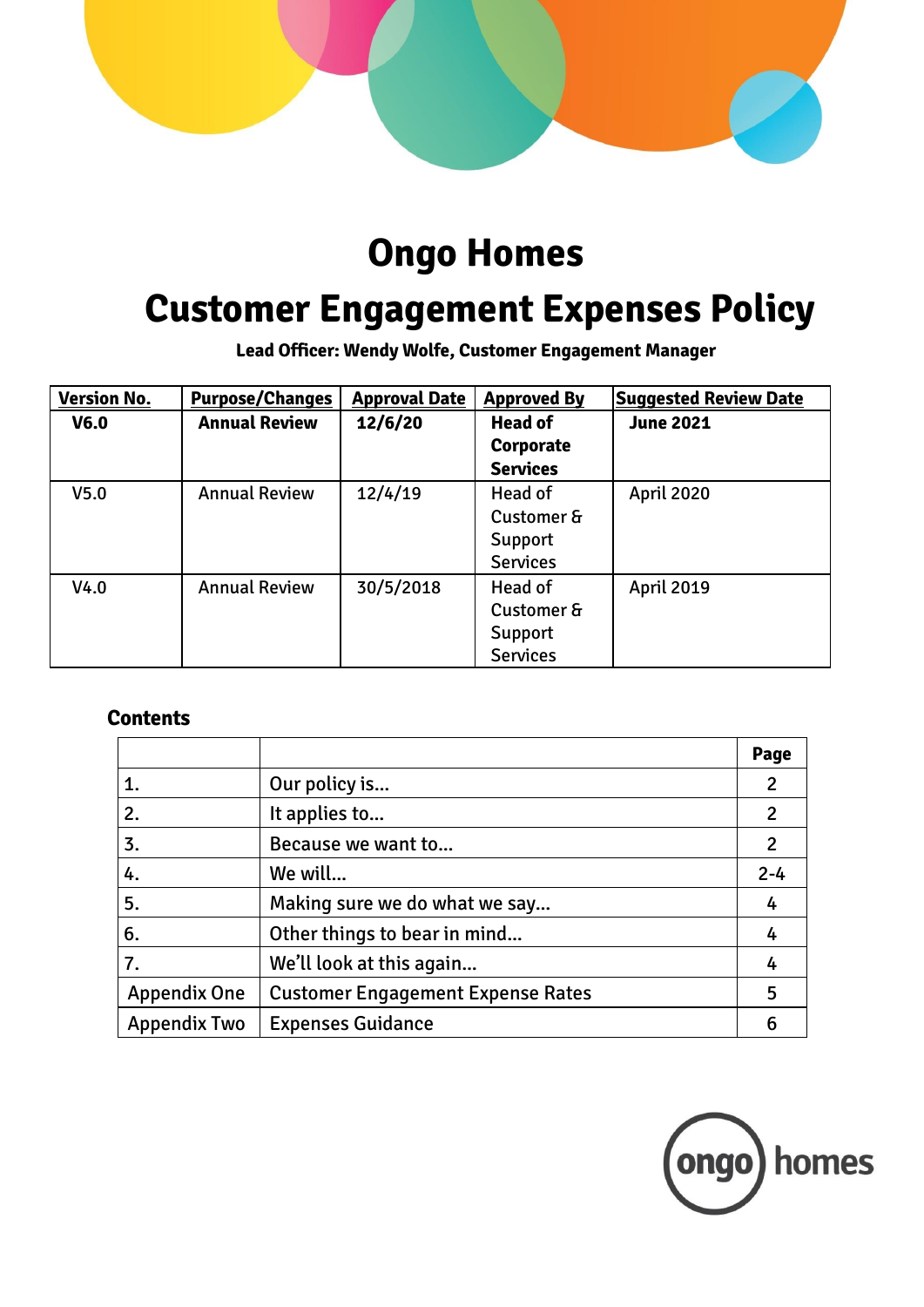#### **1. Our policy is...**

1.1 Everyone should have equal opportunities to become Ongo Homes volunteers regardless of their means, so it is important that residents will not be out of pocket as a result of volunteering in projects, participating in events, attending meetings or being involved in other activities (e.g. conferences or training events).

#### **2. It applies to...**

- 2.1 This policy covers travel, subsistence and childcare/carer's costs incurred by volunteers (and other residents engaged in officially recognised Ongo Homes or customer engagement activity) travelling to the project base, meetings and on other official Ongo Homes business providing prior approval has been obtained from the Project Coordinator or Service Manager.
- 2.2 Claims for incidental expenses e.g. telephone calls, stationery will not be reimbursed unless they have been authorised by the Customer Engagement team. (Receipts will be required).

#### **3. Because we want to...**

- $\checkmark$  Make sure no volunteer or resident is out of pocket as a result of their volunteering work;
- $\checkmark$  Provide clear guidelines to ensure that volunteers or residents do not inadvertently incur expenses which Ongo Homes can neither justify nor reimburse;
- $\checkmark$  Make sure staff are monitoring and managing the cost of expenses within their dayto-day operational budgets.

#### **Expenses will only be reimbursed if they comply with this policy.**

#### **4. We will...**

- 4.1 Hold meetings (national, regional and local), whenever possible, at venues accessible by public transport, as many of our residents do not have access to cars.
- 4.2 Make sure expense claims are authorised and paid as quickly as possible. This may be at the meeting or event itself when this is feasible. Our preferred method of payment is via BACS transfer in arrears (bank details will be required) although in cases of extreme hardship consideration will be given to paying residents via other methods e.g. petty cash
- 4.3 Make sure residents are aware of the need to ensure their expense claims are cost effective and value for money. For example, car sharing is to be encouraged whenever possible. Receipts or travel tickets must be submitted with all claims.
- 4.4 Travel expenses will cover:
	- $\checkmark$  The costs of second class rail fare or bus fares to and from the venue;
	- $\checkmark$  Taxi fares when necessary (e.g. for residents with mobility difficulties, or to and from the nearest railway station if that is the only means of transport. Specially adapted taxis can be arranged for wheelchair users);
	- $\checkmark$  Mileage rates for car drivers to be reimbursed:
	- $\checkmark$  Car park charges (supported by receipts).
- 4.5 Pay mileage and parking expenses to the driver when expense claims have been submitted and continue to encourage car-share whenever possible.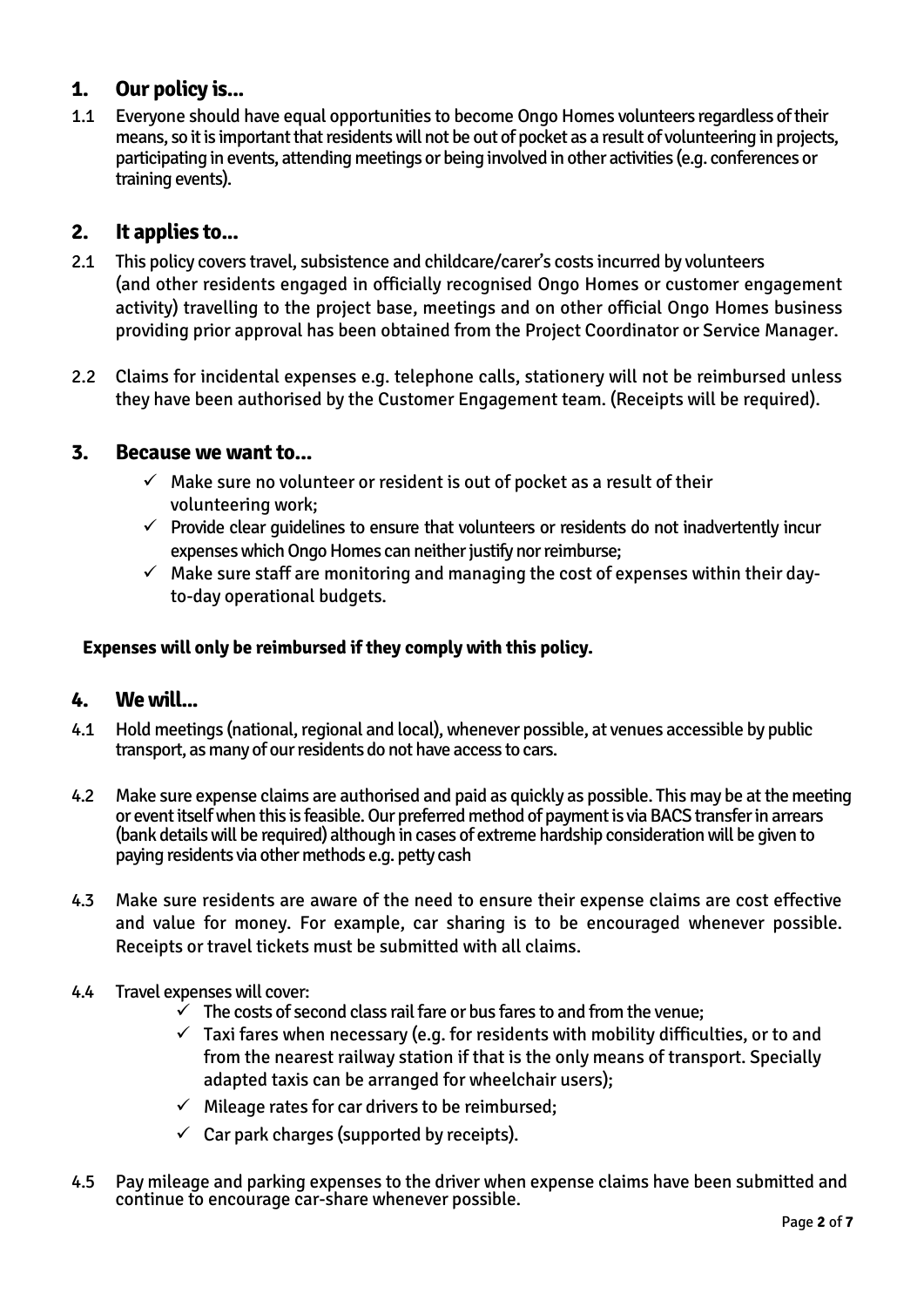- 4.6 Book any hotel accommodation via the appropriate Service Manager. Occasionally it may be necessary to stay away overnight, for example if there are meetings in the same location on consecutive days, or if it would otherwise be necessary to leave home before 7am, or return after 7pm.
- 4.7 Subsistence:

The cost of meals and refreshments can be reimbursed in accordance with the following principles:

- $\checkmark$  All expenditure must be supported by receipts;
- $\checkmark$  Refreshments have not been provided at the project or event;
- $\checkmark$  If you have to leave home before 7am and the journey takes more than two hours, expenses for breakfast can be claimed up to the amount shown in the *Being* Involved, Expenses and Allowances leaflet;
- $\checkmark$  If it is necessary to travel over lunch time and the journey takes more than two hours, (e.g. if a meeting begins early in the afternoon, or ends late morning), lunch expenses can be claimed as shown in the *Being Involved, Expenses and Allowances* leaflet;
- $\checkmark$  If you are volunteering in a project or event for more than five hours, lunch expenses can be claimed as shown in the Being Involved, Expenses and Allowances leaflet;
- $\checkmark$  If you have to stay away from home overnight and a meal has not been arranged with the accommodation, or if you are travelling home after 7pm and the journey takes more than two hours, evening meal expenses can be claimed as shown in the Being Involved, Expenses and Allowances leaflet.
- 4.8 Child Care /Carer's expenses:
	- $\checkmark$  If a volunteer has to use childcare then reasonable childcare costs will be reimbursed. These must be agreed with the appropriate Service Manager (receipts will be required);
	- $\checkmark$  Reasonable expenses will be reimbursed if a volunteer needs to be accompanied by a carer due to disability. Prior approval must be obtained from the appropriate Service Manager;
	- $\checkmark$  If a volunteer is normally the sole and essential carer for another member of the household, reasonable expenses to provide cover to enable the representative to attend a meeting will be reimbursed. This must be agreed in advance by the appropriate Service Manager. A receipt or note from the carer must be attached to the claim form.
- 4.9 Some costs incurred by volunteers, outside of those specifically detailed within this policy, may be reimbursed to allow individuals to carry out the responsibilities of their role, up to a maximum amount of £20.00 per month, at the discretion of the Customer Engagement Manager.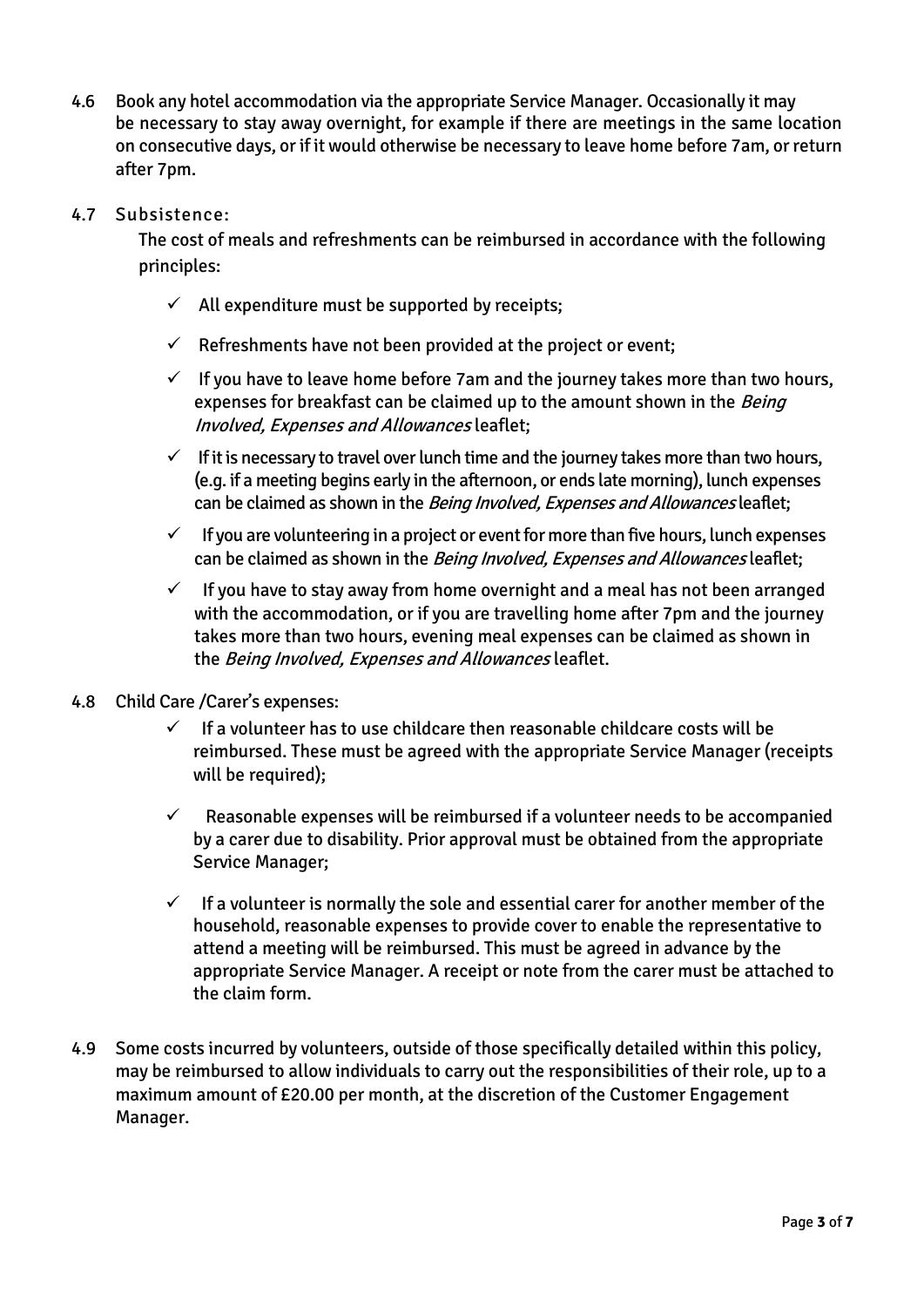- 4.10 To claim expenses, a claim form must be completed and returned to the appropriate Service Manager for payment to be processed. Staff can assist residents to make and submit a claim where necessary. The form must include details of:
	- $\checkmark$  Purpose of the claim, (e.g. general volunteering, meeting, event);
	- $\checkmark$  Name of event/meeting, venue/project base, date & time;
	- $\checkmark$  Name and address of person claiming;
	- $\checkmark$  Amount of expenses claimed and details;
	- $\checkmark$  Signature of person claiming:
	- $\checkmark$  Receipts required to be attached to the form.

Expense claim forms are available from our website – [www.ongo.co.uk](http://www.ongo.co.uk/) – or from the appropriate Service Manager from either the project base or Headquarters at Ongo House, High Street, Scunthorpe, DN15 6AT or by telephone on: 01724 279900.

#### **5. Making sure we do what we say...**

- 5.1 The Customer Engagement Manager has overall responsibility for the policy and for monitoring its effectiveness.
- 5.2 Members of the Customer Engagement team are responsible for ensuring that they have read and understand the policy and that it is implemented on a day-to-day basis.

#### **6. Other things to bear in mind...**

- $\checkmark$  Customer Engagement Strategy
- $\checkmark$  Being Involved, Expenses and Allowances Leaflet
- $\checkmark$  HM Revenue and Customs tax free mileage rates

#### **7. We'll look at this again...**

7.1 This policy will have an annual health check unless there are any substantial changes to legislation or regulation then a full review of the policy will be carried out.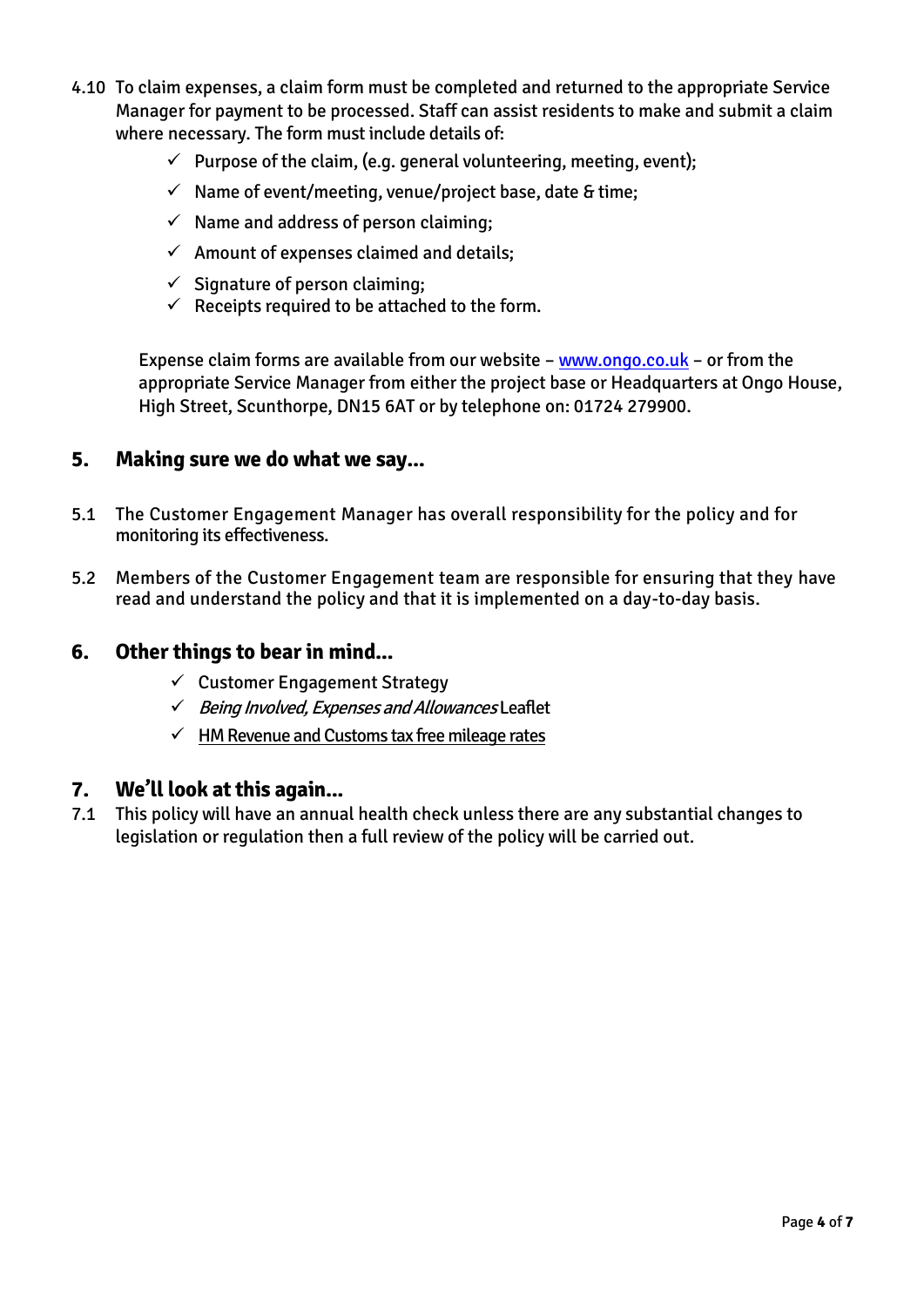#### **Appendix One – Customer Engagement Expense Rates**

#### **A standard national rate**

We will always set our mileage rates in line with HM Revenue and Customs Mileage Approved Rates (MAPS). They are set at a level to take into account depreciation and other running costs, as well as fuel.

Rates paid for mileage will be updated each April to reflect the new rates set by HMRC.

#### **Rates listed as applicable as at April 2017:**

Mileage: 45p per mile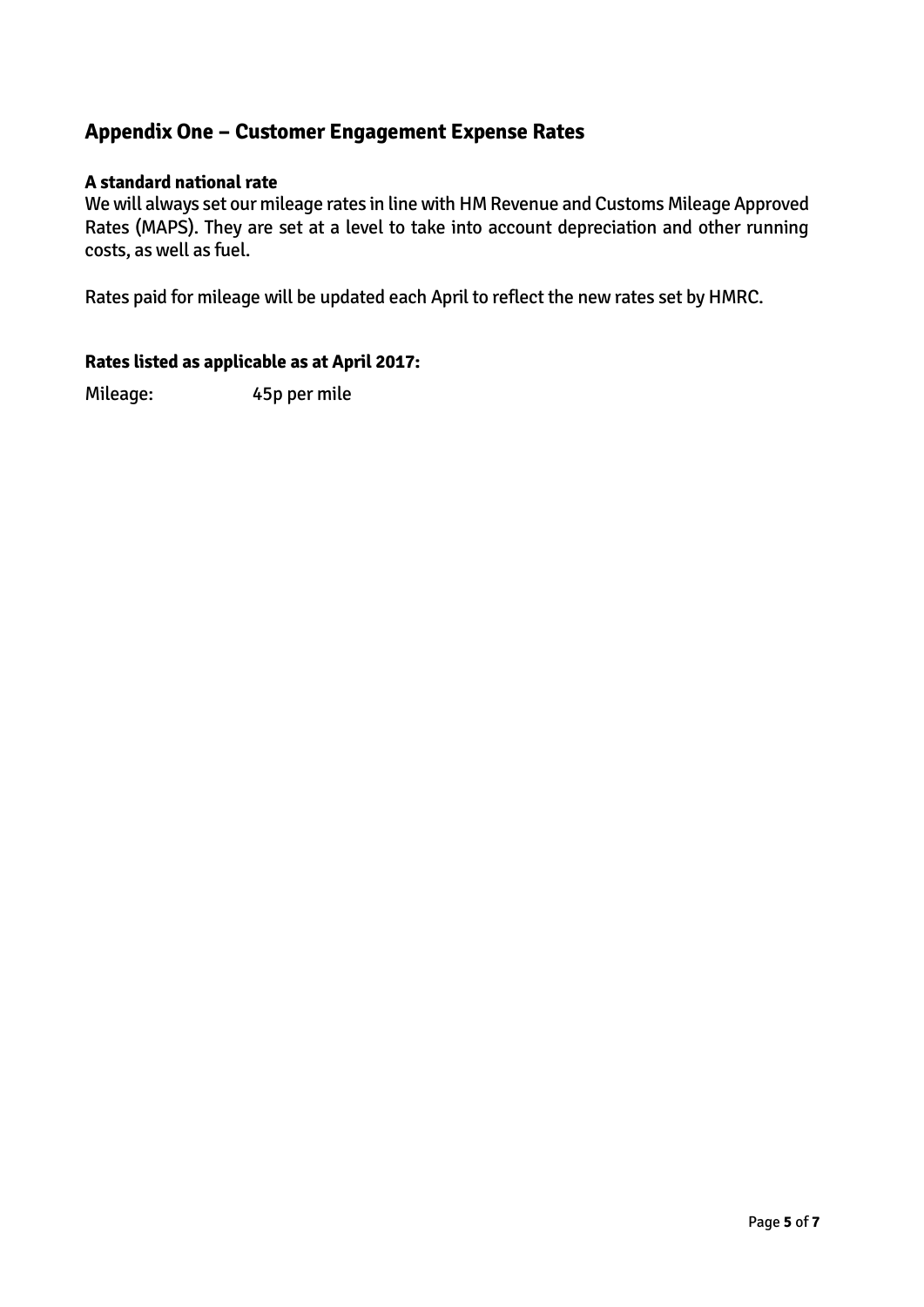### **Appendix Two – Expenses Guidance**

#### **Travel expenses:**

| <b>Guidance</b>                                                                                                                                                                            | <b>Information required</b>                                                                                                                                                                                                                             |  |
|--------------------------------------------------------------------------------------------------------------------------------------------------------------------------------------------|---------------------------------------------------------------------------------------------------------------------------------------------------------------------------------------------------------------------------------------------------------|--|
| <b>Rail Fares</b>                                                                                                                                                                          | Rail tickets to be ordered in advance via the<br>$\bullet$<br>Project Coordinator or Service Manager.                                                                                                                                                   |  |
| To and from home within Ongo Homes region                                                                                                                                                  |                                                                                                                                                                                                                                                         |  |
| <b>Bus</b><br>To and from home within Ongo Homes<br>region (user to make own arrangements)                                                                                                 | 'All day tickets' to be bought for £3.50<br>$\bullet$<br>instead of return fare (if cheaper)<br>People who travel more than three days per<br>$\bullet$<br>week for volunteer purposes should purchase<br>a week pass at £9.80                          |  |
|                                                                                                                                                                                            | Bus tickets to be attached to claim form<br>$\bullet$                                                                                                                                                                                                   |  |
| <b>Taxi Fares</b><br>These will be paid when the individual does not<br>$\bullet$<br>have access to a car or public transport<br>Taxi sharing from the same area is essential<br>$\bullet$ | Bookings to be made through the appropriate<br>$\bullet$<br>Service Manager with the exception of<br><b>Community Voice when bookings will be</b><br>made via the allocated booking officer<br>Taxi accounts set up with individual firms.<br>$\bullet$ |  |
| <b>Car Mileage</b><br>Actual journey mileage including return<br>can be claimed<br>Car sharing is encouraged                                                                               | Mileage - 45p per mile<br>Details of journey to be included on<br>claim form<br>Additional passengers to be included on<br>$\bullet$<br>claim form                                                                                                      |  |
| <b>Car Parking Fees</b>                                                                                                                                                                    | Receipt / parking ticket to be provided<br>$\bullet$                                                                                                                                                                                                    |  |
| Can be claimed for the period of the meeting                                                                                                                                               |                                                                                                                                                                                                                                                         |  |
| <b>Travel outside North Lincolnshire</b><br>The Project Coordinator or Service Manager<br>will advise on the most cost effective travel<br>arrangements                                    | Travel arrangements to be agreed with the<br>$\bullet$<br>appropriate Service Manager in advance                                                                                                                                                        |  |
| N.B - The amount to be claimed by a person volunteering in a project or daily activity will be<br>capped at £10 per day.                                                                   |                                                                                                                                                                                                                                                         |  |